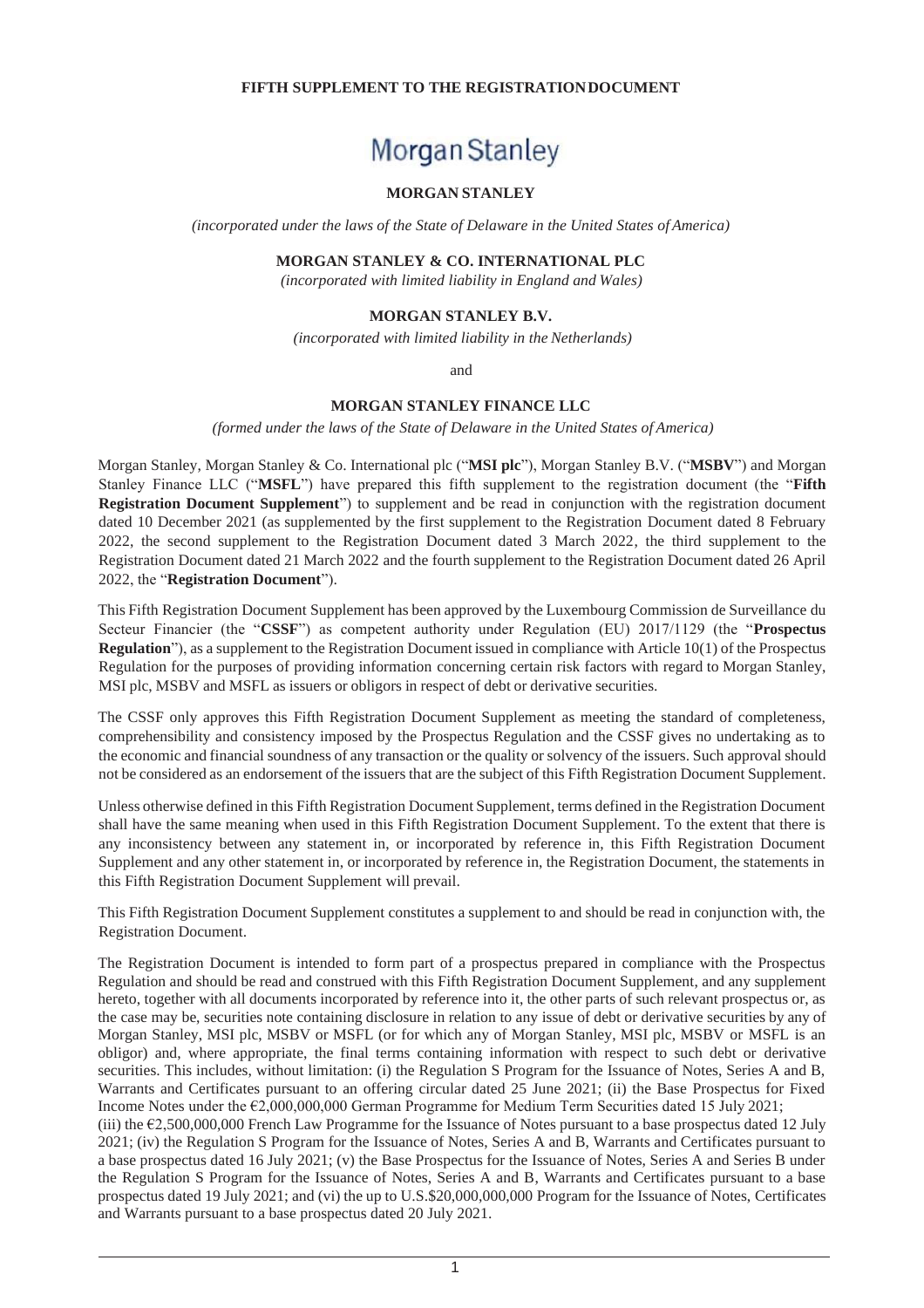The purpose of this Fifth Registration Document Supplement is to:

- (a) disclose the publication by Morgan Stanley of its Quarterly Report on Form 10-Q for the quarterly period ended 31 March 2022 (the "**Morgan Stanley March 2022 Form 10-Q**");
- (b) disclose the publication by MSI plc of its annual report and financial statements for the year ended 31 December 2021 (the "**MSI plc 2021 Annual Report**");
- (c) disclose the publication by MSBV of its annual report and financial statements for the year ended 31 December 2021 (the "**MSBV 2021 Annual Report**");
- (d) disclose the publication by MSFL of its annual report and financial statements for the year ended 31 December 2021 (the "**MSFL 2021 Annual Report**");
- (e) incorporate the Morgan Stanley March 2022 Form 10-Q, MSI plc 2021 Annual Report, MSBV 2021 Annual Report and MSFL 2021 Annual Report by reference into the Base Prospectus, as set out in "Part A" of this Fifth Registration Document Supplement;
- (f) make certain consequential amendments to the "*Information incorporated by Reference*" section in the Registration Document pursuant to the publication of the Morgan Stanley March 2022 Form 10-Q, MSI plc 2021 Annual Report, MSBV 2021 Annual Report and MSFL 2021 Annual Report, as set out in "Part B" of this Fifth Registration Document Supplement";
- (g) make certain consequential amendments to the "*Description of Morgan Stanley*" section in the Registration Document pursuant to the publication of the Morgan Stanley March 2022 Form 10-Q and S&P's upgrade to the Long-Term debt rating of Morgan Stanley, as set out in "Part C" of this Fifth Registration Document Supplement;
- (h) make certain consequential amendments to the "*Description of Morgan Stanley & Co. International plc*" section in the Registration Document pursuant to the publication of the MSI plc 2021 Annual Report, as set out in "Part D" of this Fifth Registration Document Supplement;
- (i) make certain consequential amendments to the "*Description of Morgan Stanley B.V.*" section in the Registration Document pursuant to the publication of the MSBV 2021 Annual Report, as set out in "Part E" of this Fifth Registration Document Supplement; and
- (j) make certain consequential amendments to the "*Description of Morgan Stanley Finance LLC*" section in the Registration Document pursuant to the publication of the MSFL 2021 Annual Report and S&P's upgrade to the Long-Term debt rating of MSFL, as set out in "Part F" of this Fifth Registration Document Supplement.

Each Responsible Person (as defined below) accepts responsibility for the information contained in the relevant document and confirms that, to the best of its knowledge, having taken all reasonable care to ensure that such is the case, the information contained in the relevant document in accordance with the facts and does not omit anything likely to affect the import of such information.

"**Responsible Person**" means:

- (a) Morgan Stanley with regard to this Fifth Registration Document Supplement which comprises this Fifth Registration Document Supplement with the exception of Part D, Part E and Part F hereto;
- (b) MSI plc with regard to this Fifth Registration Document Supplement which comprises this Fifth Registration Document Supplement with the exception of Part A, Part C, Part E and Part F hereto;
- (c) MSBV with regard to this Fifth Registration Document Supplement which comprises this Fifth Registration Document Supplement with the exception of Part A, Part C, Part D and Part F hereto; and
- (d) MSFL with regard to this Fifth Registration Document Supplement which comprises this Fifth Registration Document Supplement with the exception of Part A, Part C, Part D and Part E hereto.

Save as disclosed in this Fifth Registration Document Supplement, no significant new factor, material mistake or material inaccuracy relating to information included in the Registration Document has arisen since the publication of the Registration Document.

Any information or documents incorporated by reference into the Morgan Stanley March 2022 Form 10-Q, MSI plc 2021 Annual Report, MSBV Annual Report and the MSFL 2021 Annual Report are not incorporated by reference into this Fifth Registration Document Supplement as such information or documents are either not relevant for the investor in any securities issued by Morgan Stanley, MSI plc, MSBV or MSFL (as applicable) or are covered in the relevant prospectus or securities in respect of such securities.

This Fifth Registration Document Supplement is available for viewing, and copies may be obtained from the offices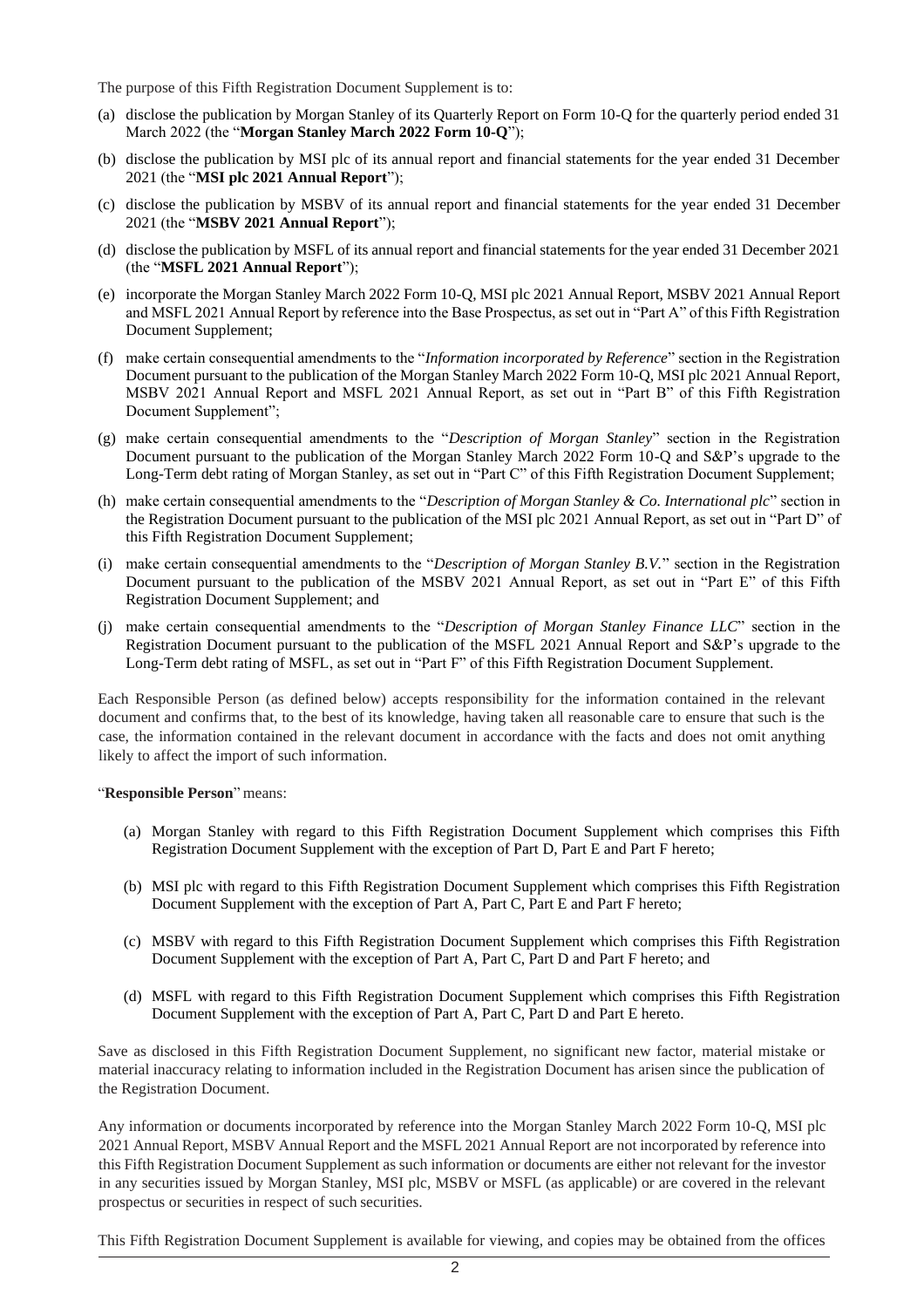of the Responsible Person and is available on Morgan Stanley's website at <https://sp.morganstanley.com/EU/Documents> and on the website of the Luxembourg Stock Exchange at [www.bourse.lu.](http://www.bourse.lu/)

The Morgan Stanley March 2022 Form 10-Q is available on Morgan Stanley's website at <https://www.morganstanley.com/content/dam/msdotcom/en/about-us-ir/shareholder/10q0322.pdf> and on the website of the Luxembourg Stock Exchange at [www.bourse.lu.](http://www.bourse.lu/)

The MSI plc 2021 Annual Report is available on Morgan Stanley's website at [https://sp.morganstanley.com/EU/Download/GeneralDocument?documentID=deb4bb5b-28f7-4e8d-bad4](https://sp.morganstanley.com/EU/Download/GeneralDocument?documentID=deb4bb5b-28f7-4e8d-bad4-c506299f78e9) [c506299f78e9](https://sp.morganstanley.com/EU/Download/GeneralDocument?documentID=deb4bb5b-28f7-4e8d-bad4-c506299f78e9) and on the website of the Luxembourg Stock Exchange at [www.bourse.lu.](http://www.bourse.lu/)

The MSBV 2021 Annual Report is available on Morgan Stanley's website at [https://sp.morganstanley.com/EU/Download/GeneralDocument?documentID=c69a203a-ea4e-4936-8fbc-](https://sp.morganstanley.com/EU/Download/GeneralDocument?documentID=c69a203a-ea4e-4936-8fbc-3ba16badc461)[3ba16badc461](https://sp.morganstanley.com/EU/Download/GeneralDocument?documentID=c69a203a-ea4e-4936-8fbc-3ba16badc461) and on the website of the Luxembourg Stock Exchange at [www.bourse.lu.](http://www.bourse.lu/)

The MSFL 2021 Annual Report is available on Morgan Stanley's website at [https://sp.morganstanley.com/EU/Download/GeneralDocument?documentID=1d6e0bc9-1aa7-4d35-a7a1-](https://sp.morganstanley.com/EU/Download/GeneralDocument?documentID=1d6e0bc9-1aa7-4d35-a7a1-882d92a96edc) [882d92a96edc](https://sp.morganstanley.com/EU/Download/GeneralDocument?documentID=1d6e0bc9-1aa7-4d35-a7a1-882d92a96edc) and on the website of the Luxembourg Stock Exchange at [www.bourse.lu.](http://www.bourse.lu/)

20 May 2022

# **MORGAN STANLEY MORGAN STANLEY & CO. INTERNATIONAL PLC MORGAN STANLEY B.V. MORGAN STANLEY FINANCE LLC**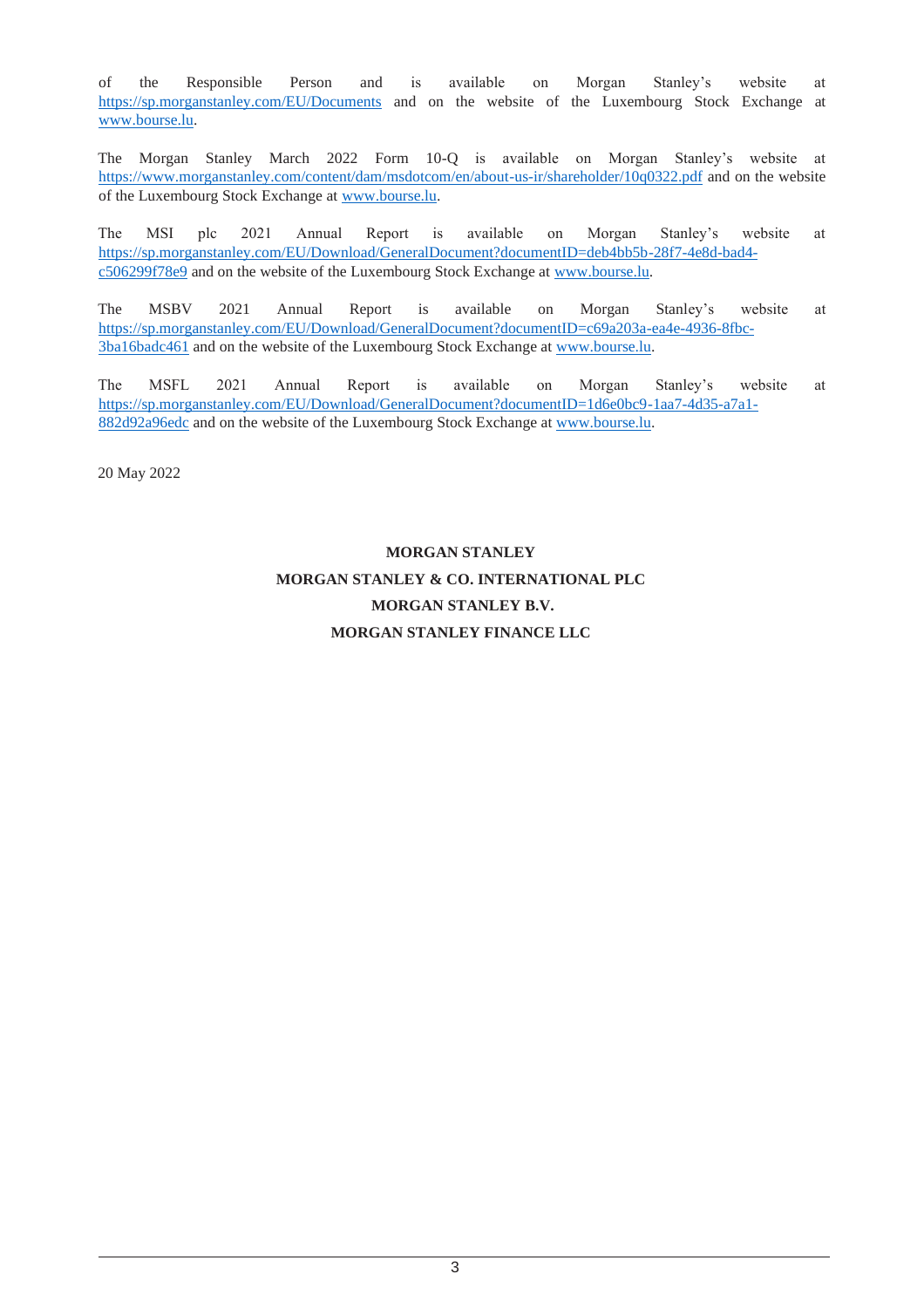# **CONTENTS**

#### **Page**

| <b>PART A – INCORPORATION BY REFERENCE</b>                                                                  |    |
|-------------------------------------------------------------------------------------------------------------|----|
| <b>PART B – AMENDMENTS TO "INFORMATION INCORPORATED BY REFERENCE"</b><br><b>SECTION</b>                     | 8  |
| <b>PART C – AMENDMENTS TO "DESCRIPTION OF MORGAN STANLEY" SECTION</b>                                       | 9  |
| <b>PART D – AMENDMENTS TO "DESCRIPTION OF MORGAN STANLEY &amp; CO.</b><br><b>INTERNATIONAL PLC" SECTION</b> | 10 |
| <b>PART E – AMENDMENTS TO "DESCRIPTION OF MORGAN STANLEY B.V." SECTION</b>                                  |    |
| PART F - AMENDMENTS TO "DESCRIPTION OF MORGAN STANLEY FINANCE LLC"<br>SECTION                               | 12 |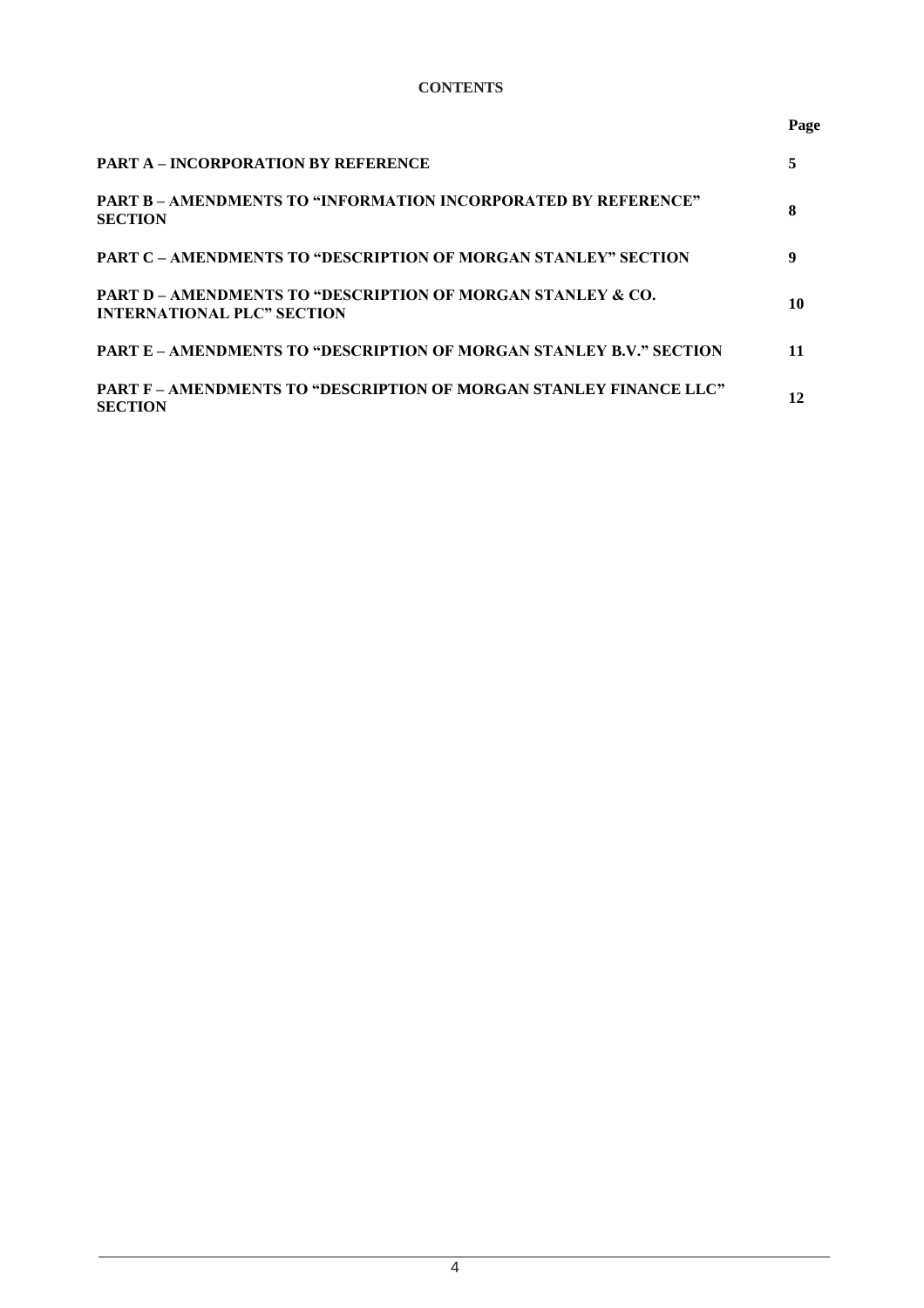#### **PART A – INCORPORATION BY REFERENCE**

This Fifth Registration Document Supplement incorporates by reference the Morgan Stanley March 2022 Form 10-Q, MSI plc 2021 Annual Report, MSBV 2021 Annual Report and MSFL 2021 Annual Report, and supplements the section entitled "Information Incorporated by Reference" at pages 23 to 33 of the Registration Document.

The following document and/or information shall be deemed to be incorporated by reference in, and form a part of, the Registration Document:

| <b>Document filed</b>                                                                             |     | Information incorporated by reference | Page /<br>Reference                                                                            |           |
|---------------------------------------------------------------------------------------------------|-----|---------------------------------------|------------------------------------------------------------------------------------------------|-----------|
| <b>Morgan Stanley</b>                                                                             |     |                                       |                                                                                                |           |
| Quarterly Report on Form 10-Q for<br>the quarterly period ended 31 March<br>2022                  |     |                                       |                                                                                                |           |
| https://www.morganstanley.com/co<br>ntent/dam/msdotcom/en/about-us-<br>ir/shareholder/10q0322.pdf | (1) |                                       | <b>Financial Information</b>                                                                   | 1         |
|                                                                                                   | (2) |                                       | Management's Discussion<br>and Analysis<br>of<br>Financial Condition and Results of Operations | $1 - 22$  |
|                                                                                                   | (3) | <b>Risk</b>                           | Quantitative and Qualitative Disclosures about                                                 | $23 - 30$ |
|                                                                                                   | (4) | Report                                | Independent<br>Registered<br>Public<br>of<br><b>Accounting Firm</b>                            | 31        |
|                                                                                                   | (5) |                                       | <b>Consolidated Financial Statements and Notes</b>                                             | $32 - 63$ |
|                                                                                                   |     | (i)                                   | Consolidated<br>Income<br><b>Statements</b><br>(Unaudited)                                     | 32        |
|                                                                                                   |     | (ii)                                  | Consolidated<br>Comprehensive<br>Income<br>Statements (Unaudited)                              | 32        |
|                                                                                                   |     | (iii)                                 | Consolidated Balance Sheet (Unaudited as<br>at 31 March 2022)                                  | 33        |
|                                                                                                   |     | (iv)                                  | Consolidated Statements of Changes in<br>Total Equity (Unaudited)                              | 34        |
|                                                                                                   |     | (v)                                   | Consolidated<br>Cash<br>Flow<br>Statements<br>(Unaudited)                                      | 35        |
|                                                                                                   |     | (vi)                                  | Notes to Consolidated Financial Statements<br>(Unaudited)                                      | $36 - 64$ |
|                                                                                                   | (6) |                                       | Financial Data Supplement (Unaudited)                                                          | 64        |
|                                                                                                   | (7) |                                       | Glossary of Common Terms and Acronyms                                                          | 65        |
|                                                                                                   | (8) |                                       | <b>Controls and Procedures</b>                                                                 | 66        |
|                                                                                                   | (9) |                                       | <b>Legal Proceedings</b>                                                                       | 66        |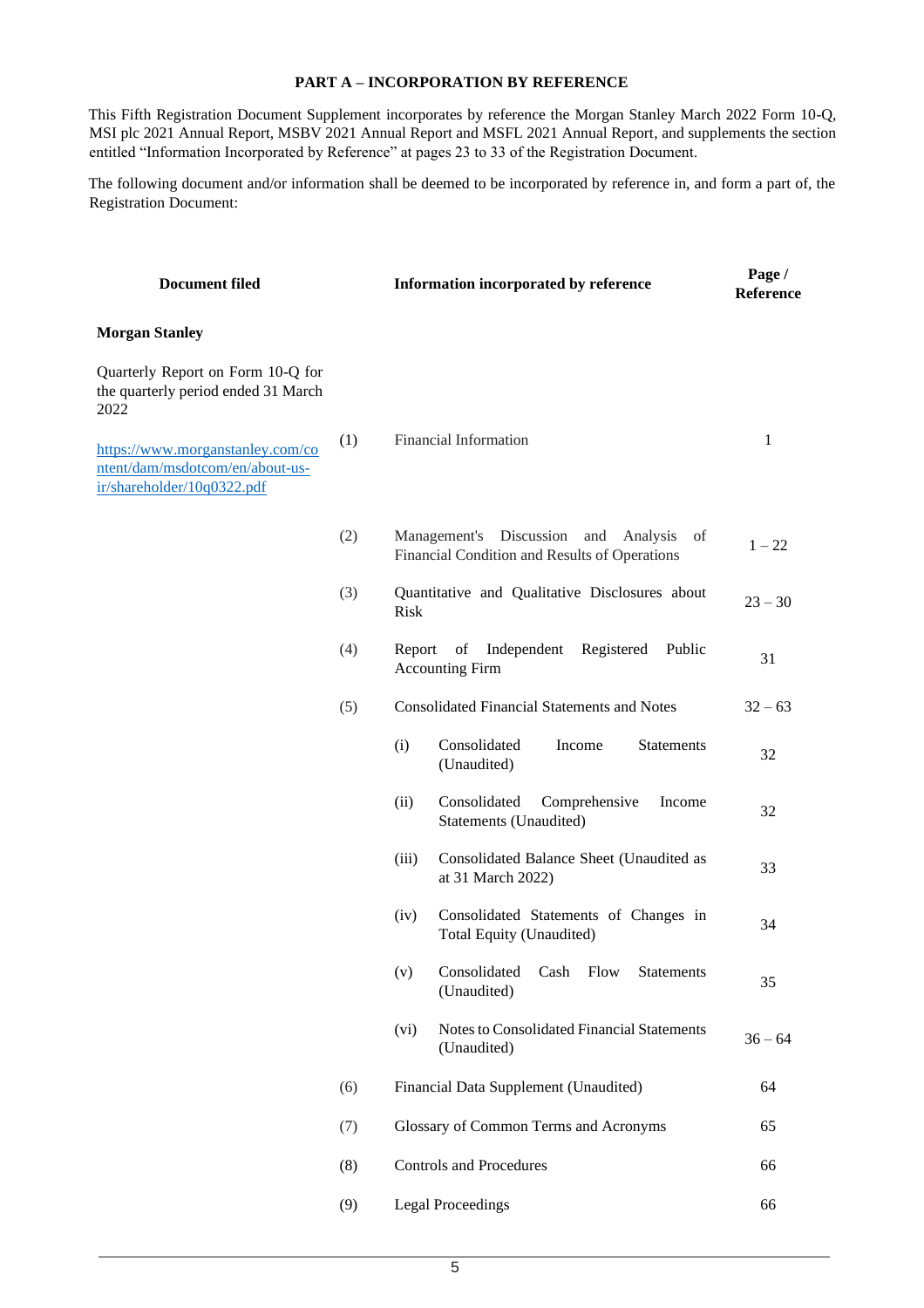| (10) | <b>Other Information</b>                                       | 66 |
|------|----------------------------------------------------------------|----|
| (11) | Unregistered Sales of Equity Securities and Use of<br>Proceeds | 66 |
| (12) | Signatures                                                     | 67 |

#### **MSI plc**

MSI plc Report and financial statements for the year ended 31 December 2021 [https://sp.morganstanley.com/EU/](https://sp.morganstanley.com/EU/Download/GeneralDocument?documentID=deb4bb5b-28f7-4e8d-bad4-c506299f78e9) [Download/GeneralDocument?doc](https://sp.morganstanley.com/EU/Download/GeneralDocument?documentID=deb4bb5b-28f7-4e8d-bad4-c506299f78e9) (1) Independent auditor's report 41 - 48

| (2)  | Consolidated income statement                  | 49          |
|------|------------------------------------------------|-------------|
| (3)  | Consolidated statement of comprehensive income | 50          |
| (4)  | Consolidated statement of changes in equity    | 51          |
| (5)  | Company statement of changes in equity         | 52          |
| (6)  | Consolidated statement of financial position   | 53          |
| (7)  | Company statement of financial position        | 54          |
| (8)  | Consolidated statement of cash flows           | 55          |
| (9)  | Notes to the consolidated financial statements | $56 - 148$  |
| (10) | Appendix to the financial statements           | $149 - 150$ |

#### **MSBV**

MSBV Report and financial statements for the year ended 31 December 2021

[umentID=deb4bb5b-28f7-4e8d-](https://sp.morganstanley.com/EU/Download/GeneralDocument?documentID=deb4bb5b-28f7-4e8d-bad4-c506299f78e9)

[bad4-c506299f78e9](https://sp.morganstanley.com/EU/Download/GeneralDocument?documentID=deb4bb5b-28f7-4e8d-bad4-c506299f78e9)

[https://sp.morganstanley.com/EU/D](https://sp.morganstanley.com/EU/Download/GeneralDocument?documentID=c69a203a-ea4e-4936-8fbc-3ba16badc461) [ownload/GeneralDocument?docum](https://sp.morganstanley.com/EU/Download/GeneralDocument?documentID=c69a203a-ea4e-4936-8fbc-3ba16badc461) [entID=c69a203a-ea4e-4936-8fbc-](https://sp.morganstanley.com/EU/Download/GeneralDocument?documentID=c69a203a-ea4e-4936-8fbc-3ba16badc461)[3ba16badc461](https://sp.morganstanley.com/EU/Download/GeneralDocument?documentID=c69a203a-ea4e-4936-8fbc-3ba16badc461)

| (1) | Directors' responsibility statement |  |
|-----|-------------------------------------|--|
|-----|-------------------------------------|--|

| (2) | Statement of comprehensive income | 12         |
|-----|-----------------------------------|------------|
| (3) | Statement of changes in equity    | 13         |
| (4) | Statement of financial position   | 14         |
| (5) | Statement of cash flows           | 15         |
| (6) | Notes to the financial statements | 68<br>16 - |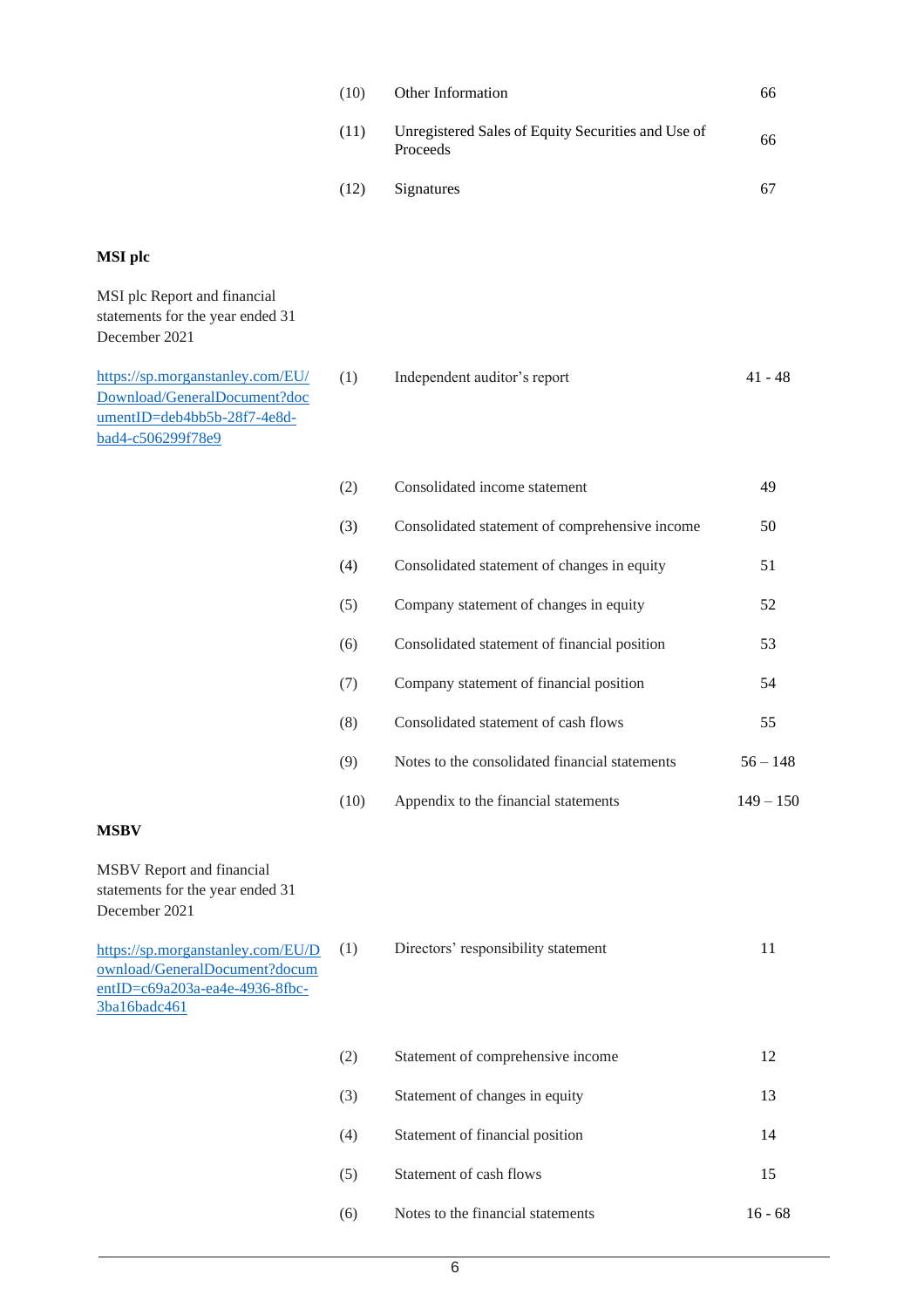|                                                                                                                      | (7) | Additional information       | 69      |
|----------------------------------------------------------------------------------------------------------------------|-----|------------------------------|---------|
|                                                                                                                      | (8) | Independent auditors' report | 70      |
| <b>MSFL</b>                                                                                                          |     |                              |         |
| <b>MSFL</b><br>and<br>financial<br>Report<br>statements for the year ended 31<br>December 2021                       |     |                              |         |
| https://sp.morganstanley.com/EU/D<br>ownload/GeneralDocument?docum<br>entID=1d6e0bc9-1aa7-4d35-a7a1-<br>882d92a96edc | (1) | Directors' report            | $3 - 7$ |

*Please note that page references are references to the PDF page number.*

| (2) | Directors' responsibility statement                | 8         |
|-----|----------------------------------------------------|-----------|
| (3) | Independent Auditor's report                       | $9 - 10$  |
| (4) | Statements of financial condition                  | 11        |
| (5) | Statements of comprehensive income (Loss)          | 12        |
| (6) | Statements of cash flows                           | 13        |
| (7) | Statements of changes in member's equity (Deficit) | 14        |
| (8) | Notes to the financial statements                  | $15 - 28$ |
| (9) | Glossary of common terms and acronyms              | 29        |

Any non-incorporated parts of a document referred to herein are either deemed not relevant for an investor or are otherwise covered elsewhere in the Registration Document.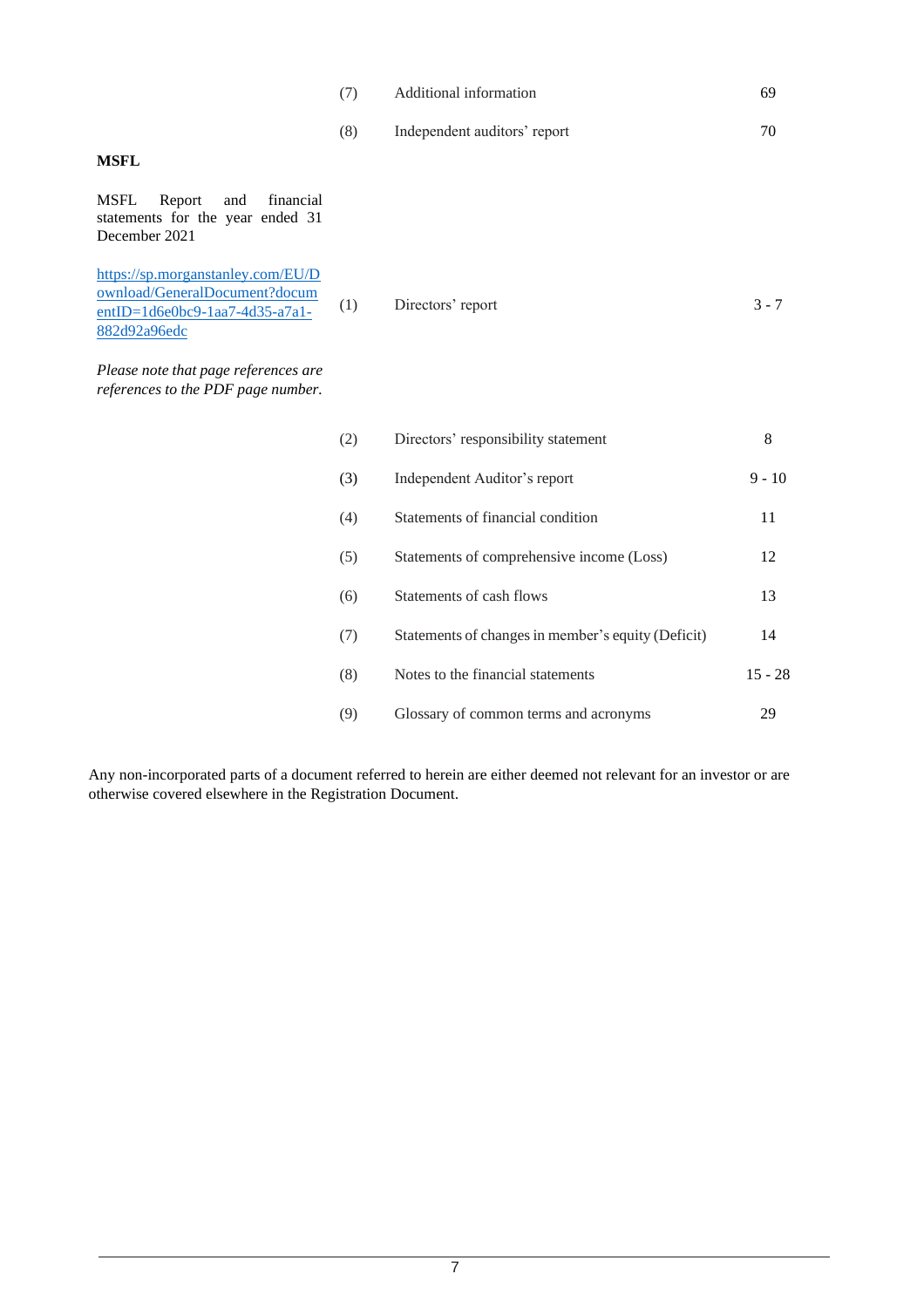#### **PART B – AMENDMENTS TO "INFORMATION INCORPORATED BY REFERENCE" SECTION**

The section entitled "*Information Incorporated by Reference*" at pages 23 to 33 of the Registration Document shall be amended as follows:

1. The paragraph beginning "Morgan Stanley's Quarterly Report" at page 33 of the Registration Document shall be deleted in its entirety and the following substituted therefor:

"*Morgan Stanley's Quarterly Report on Form 10-Q for the quarterly period ended 31 March 2022 (at pages 16 and 17), incorporated by reference, includes details of the long-term and short-term credit ratings assigned to Morgan Stanley by DBRS, Inc. ("DBRS"), Fitch Ratings, Inc. ("Fitch"), Moody's, Rating and Investment Information, Inc. ("R&I") and S&P. MSI plc's Annual Report for the year ended 31 December 2021 (at page 12), incorporated by reference, includes details of the long-term and short-term credit ratings assigned to MSI plc by Moody's and S&P. MSFL's Annual Report for the year ended 31 December 2021 (at page 3), incorporated by reference, includes details of the long-term credit rating assigned to MSFL by S&P.*"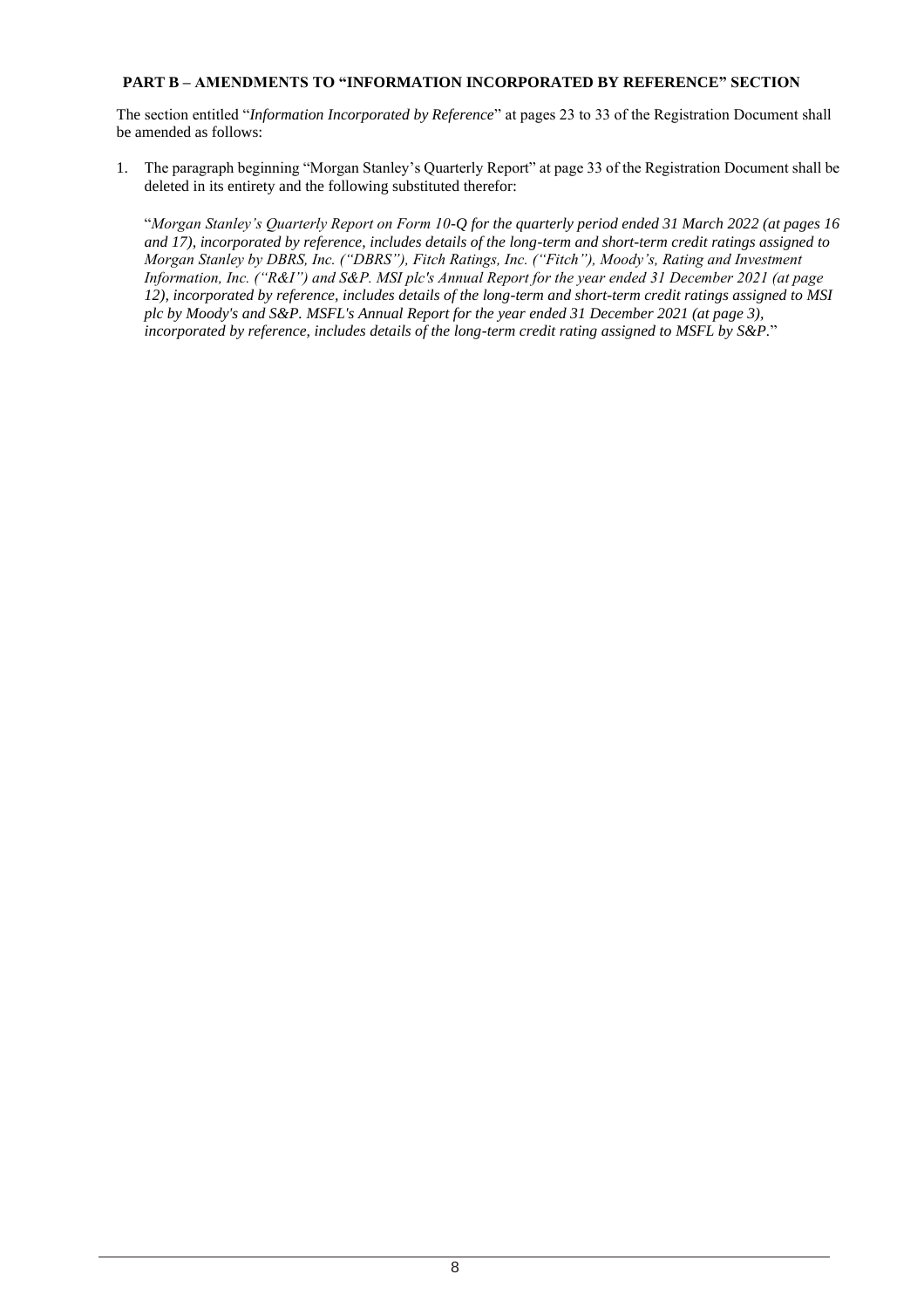#### **PART C – AMENDMENTS TO "DESCRIPTION OF MORGAN STANLEY" SECTION**

1. The final row of the table under the section titled *"Credit Ratings"* set out on page 35 of the Registration Document shall be deemed to be deleted in its entirety and replaced with the following:

*S&P A-2 A- Stable*

2. The final row of the table under the sentence "*The meaning of the above credit ratings is as follows:"* set out on pages 35 - 36 of the Registration Document shall be deemed to be deleted in its entirety and replaced with the following:

*S&P A short-term obligation rated 'A-2' is somewhat more susceptible to the adverse effects of changes in circumstances and economic conditions than obligations in higher rating categories. However, the obligor's capacity to meet its financial commitments on the obligation is satisfactory.* 

*An obligation rated 'A' is somewhat more susceptible to the adverse effects of changes in circumstances and economic conditions than obligations in higher-rated categories. However, the obligor's capacity to meet its financial commitment on the obligation is still strong. Ratings from 'AA' to 'CCC' may be modified by the addition of a plus (+) or minus (-) sign to show relative standing within the rating categories.*

3. Sub-paragraph (b) under the section titled *"Legal Proceedings and Contingencies"* set out on page 57 of the Registration Document shall be deemed to be deleted in its entirety and replaced with the following:

"*the paragraphs beginning with "Legal" under the heading "Contingencies" under the heading "Commitments, Guarantees and Contingencies" in "Notes to Consolidated Financial Statements (Unaudited)" on pages 53 – 55 and the section entitled "Legal Proceedings" on page 66 of Morgan Stanley's Quarterly Report on Form 10- Q for the quarterly period ended 31 March 2022;*"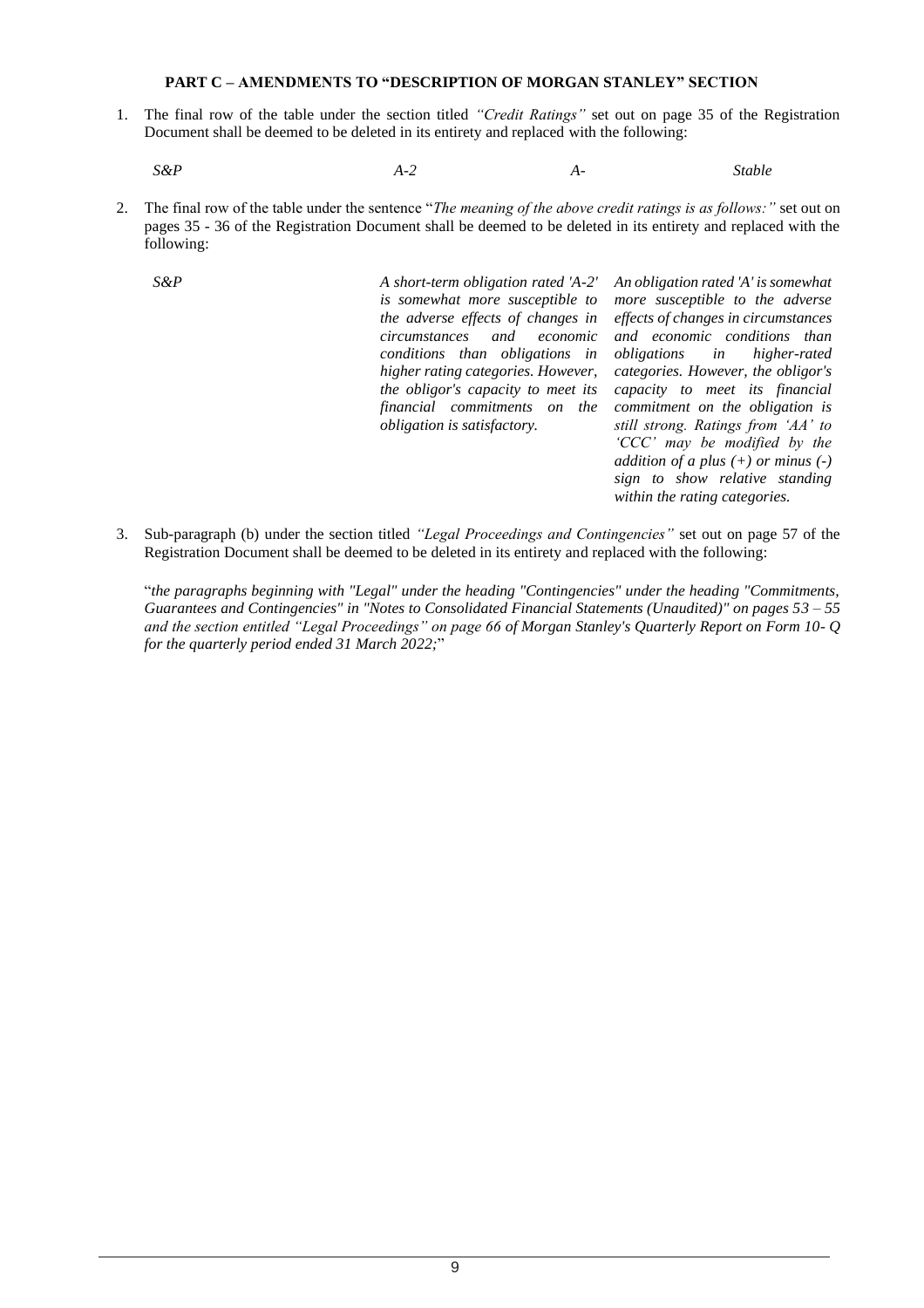## **PART D – AMENDMENTS TO "DESCRIPTION OF MORGAN STANLEY & CO. INTERNATIONAL PLC" SECTION**

1. Sub-paragraph (e) under the section titled "*7. LEGAL PROCEEDINGS*", as set out on page 66 of the Registration Document, shall be deemed to be deleted in its entirety and replaced with the following:

"*(e) the section entitled "Litigation Matters" and the section entitled "Tax Matters" under the heading "Provisions" in "Notes to Consolidated Financial Statements" on pages 86 – 88 of MSI plc's report and financial statements for the year ended 31 December 2021; and"*

2. The paragraphs under the headings "*Auditors*", "*Trend Information*", "*Significant Change*" and "*Capital Structure*" under the section titled "*8. ADDITIONAL INFORMATION*", as set out on page 66 of the Registration Document, shall be deemed to be deleted in their entirety and replaced with the following:

## "*Auditors*

*MSI plc's report and accounts for the financial years ended 31 December 2021 and 31 December 2020 have been audited by Deloitte LLP of 1 New Street Square, London EC4A 3HQ who are a firm of registered auditors and a member firm of the Institute of Chartered Accountants in England and Wales for institute by-laws purposes.*

#### *Trend Information*

*There has been no material adverse change in the prospects of MSI plc since 31 December 2021.*

## *Significant Change*

*There has been no significant change in the financial performance or position of the MSI plc Group since 31 December 2021, the date of the last published annual audited financial statements of MSI plc.*

#### *Capital Structure*

*As of 31 December 2021, MSI plc had the following issued and fully paid up share capital:*

- (i) *£17,615,107 divided into 17,615,107 ordinary shares of £1 par value each (the "GBP 1.00 Ordinary Shares"). Each GBP Ordinary Share is entitled to one vote within its class. The GBP Ordinary Shares as a class are entitled to 0.1 per cent. of the votes at shareholder meetings.*
- (ii) *U.S.\$10,935,105,148 divided into 10,935,105,148 ordinary shares of U.S.\$1 par value each (the "USD 1.00 Ordinary Shares"). Each USD Ordinary Share is entitled to one vote within its class. The USD Ordinary Shares as a class are entitled to 99.9 per cent. of the votes at shareholder meetings.*
- (iii) *U.S. \$1,500,000,000 divided into 1,500,000,000 class A ordinary shares of U.S.\$1 par value each (the "USD 1.00 Class A Non-Voting Ordinary Shares"). The holders of the USD Class A Non-Voting Ordinary Shares are not entitled to vote at Shareholders meetings of MSI plc.*"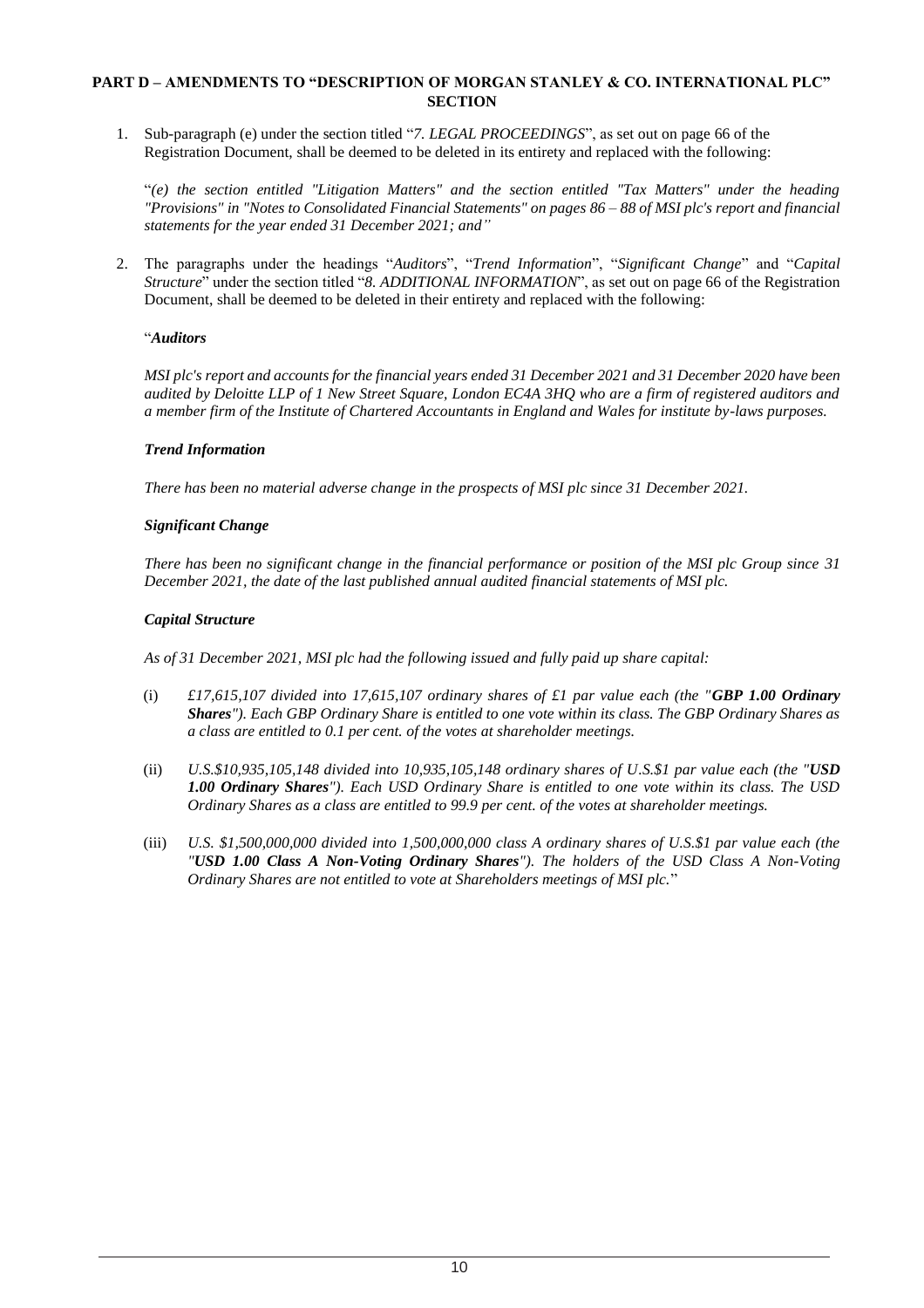# **PART E – AMENDMENTS TO "DESCRIPTION OF MORGAN STANLEY B.V." SECTION**

1. The paragraphs under the headings "*Auditors*", "*Trend Information*" and "*Significant Change*" under the section titled "*8. ADDITIONAL INFORMATION*", as set out on page 69 of the Registration Document, shall be deemed to be deleted in their entirety and replaced with the following:

## "*Auditors*

*Deloitte Accountants B.V., independent auditors and certified public accountants of Gustav Mahlerlaan 2970, 1081 LA Amsterdam, The Netherlands, a member of the Netherlands Institute of Chartered Accountants (Nederlandse Beroepsorganisatie van Accountants), have audited the financial statements of MSBV for the years ended 31 December 2020 and 31 December 2021 and unqualified opinions have been reported thereon.* 

*This document does not contain any other information that has been audited by Deloitte Accountants B.V.*

## *Trend Information*

*MSBV intends to continue issuing securities and entering into hedges in respect of such issues of securities. There has been no material adverse change in the prospects of MSBV since 31 December 2021.*

## *Significant Change*

*There has been no significant change in the financial performance or position of MSBV since 31 December 2021, the date of the last published annual audited financial statements of MSBV.*"